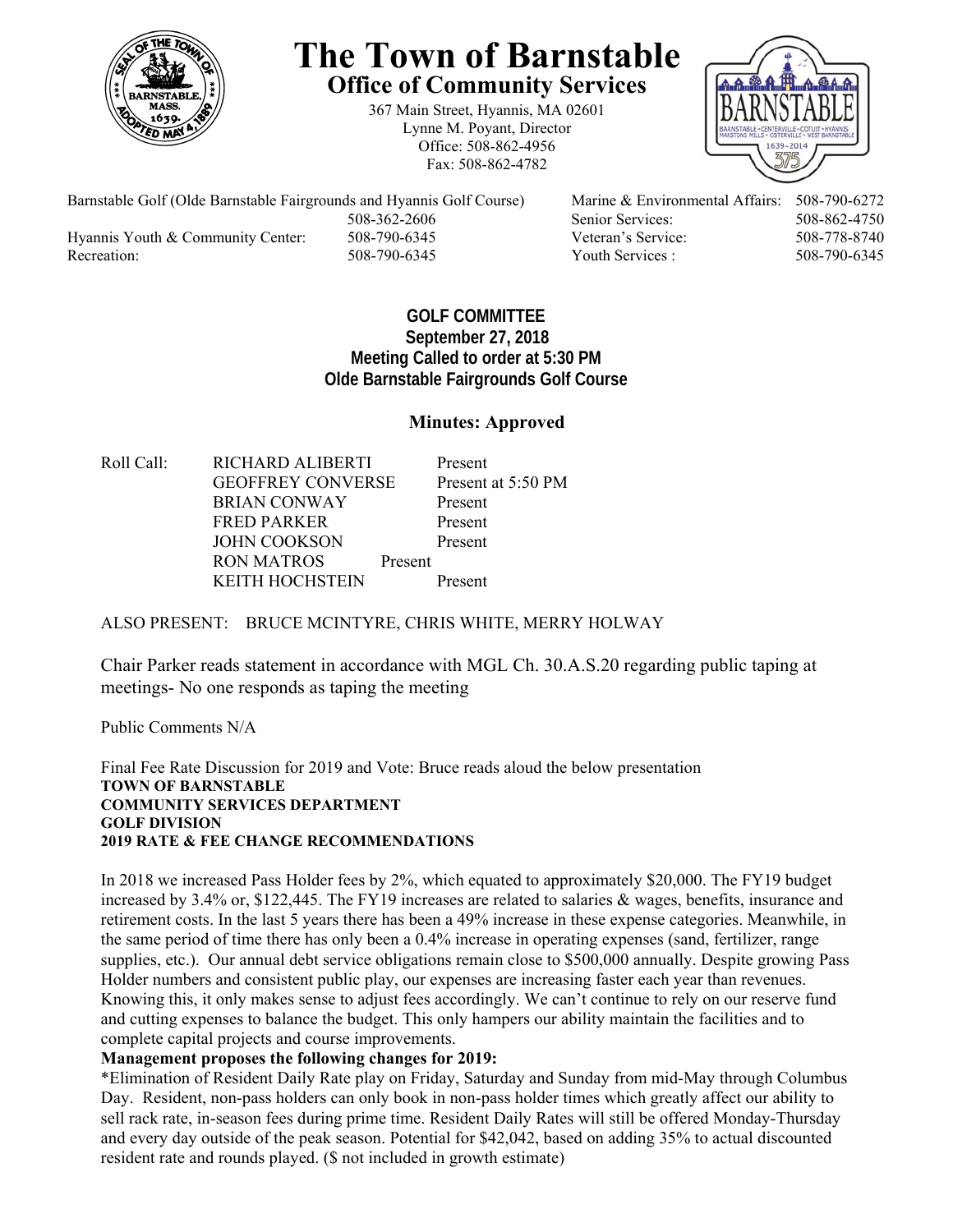\*Increase Olde Barnstable Fairgrounds GC prime time, in-season greens fee rate by \$2.00, Mid-May through Columbus Day. Our current rack rate greens fee is \$3-\$5 less than that charged by most of our local competition. Rate will go from \$72 to \$74. Estimate \$20,000 with 10K rounds played.

\*Increase cart fees across the board by \$1.00 at both golf courses. Estimate \$36,997 with 36,997 cart rentals. (FY2018 actuals)

\*Increase all pass holder rates by 10%, with the exception of Super Seniors & Juniors.

The Resident Super Senior Pass rate is to be adjusted to 50% of the Resident Adult Pass rate annually. This allows us to continue to accommodate unrestricted Pass Holder play that accounts for over 60% of rounds played. Estimate \$94,050

\*Increase prime time public play opportunities to boost revenues. Make available an additional 1.25-1.5 hrs. of public T- times, on 1 Friday and 1 Saturday per month. From mid-May through Columbus Day, 10am – 11:15/11:30am. An equivalent number of pass holder times will be added later in the day, 1-3 pm. Estimate \$80,080.

# **Potential Revenue Growth from proposed rate/fee changes - \$231,127**

**Effect on Golf Division Operations:** 

Ability to cover actual and anticipated increases in operating expenses for FY2019 and FY 2020. (see below)\*

Ability to cover costs without cutting expenses or using reserves.

Ability to avoid restrictions on Pass Holder play.

Ability to reduce our General Fund Support

Ability to increase certain line items to allow for projects to be completed, i.e. sand in bunkers, flowers, seasonal staffing.

Ability to absorb emergency repairs to buildings, equipment, etc., i.e.Irrigation pump or HVAC failure.

Ability to contribute surplus revenues to reserve fund for use in future capital projects.

**\*Note:** At this time we can estimate some FY2020 increases to salaries, wages, benefits, health insurance and retirement costs.

 $$57,817$  – increase to salaries and wages, 2% step increase & 2% COLA

\$16,212 – increase to health insurance premiums, 10% increase in premiums expected

\$24,100 – increase to retirement contributions, calculated by the town

\$20,776 – minimum wage adjustments, \$1.00/hr. increase  $1/1/19 & 1/1/20...$ 

\$118,905 – Estimate of expected budget increases for FY2020, as of 9/27/18.

-Rates and fees discussed by the entire committee and staff present

Keith Hochstein asked about the resident rates that we are going to keep in place; Bruce explained why a few will be remaining

Brian Conway and Fred Parker both compliment the staff of the super job they have done this year and over the years with the small increase is the budget.

John Cookson asked what can the pass holders can expect with the extra money collected. Bruce and Chris explained many different ways the money can be distributed.

## **MOTION TO TO ACCEPT THE PROPOSAL (with an addition on tee time flexibility on page 1) duly made by Brian Conway SECONDED BY Ron Matros Vote: so voted unanimously**

Laurie Bazydlo asked about members that would be able to afford paying more is there something they can do or sponsor like a bench. Topic Discussed

Susanne Conley asked about the slow play at Olde Barnstable and suggested mandatory carts as a way to speed up play and generate more revenue